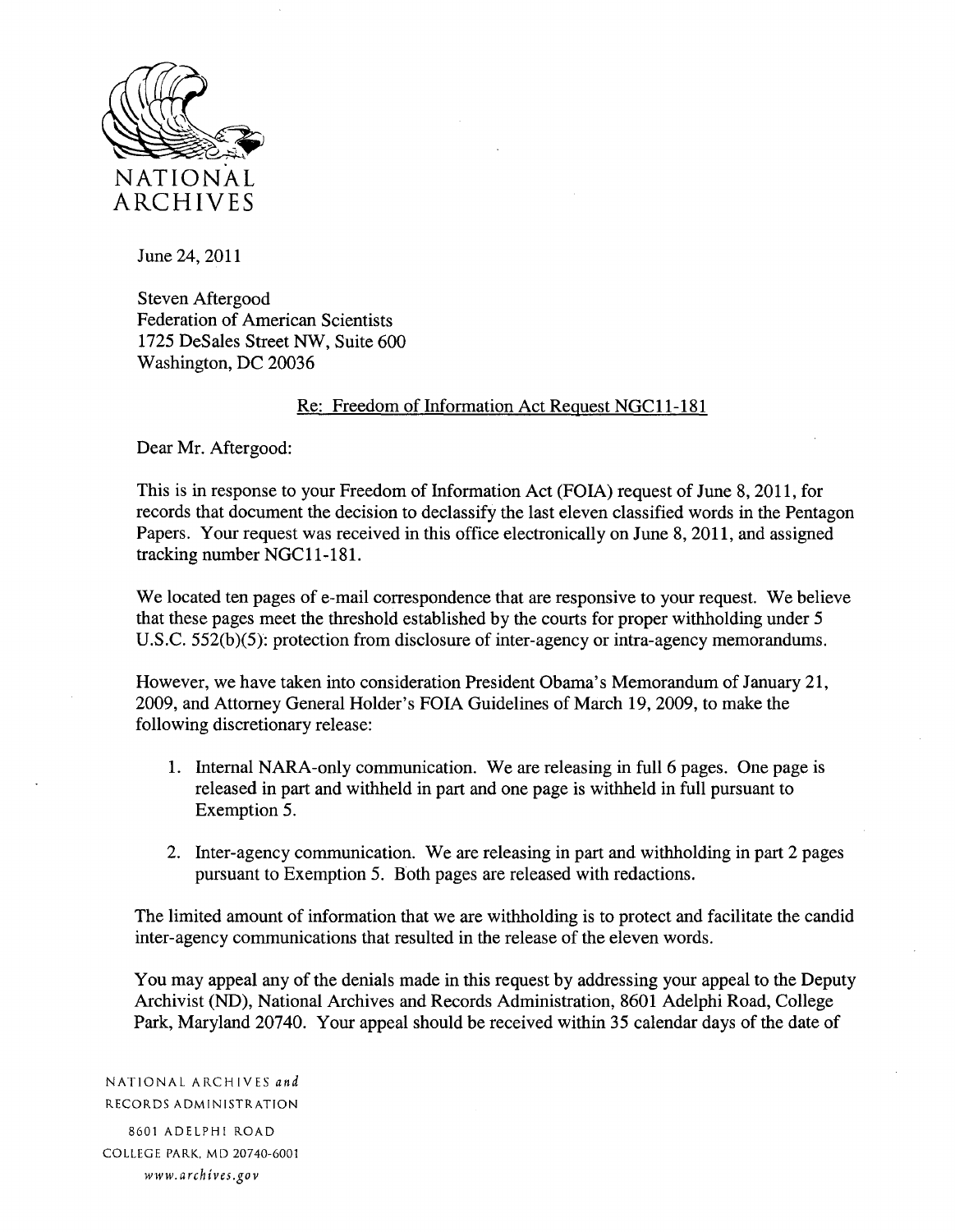this letter and it should explain why you feel the withheld information should be released. Both the letter and the envelope should be clearly marked "Freedom of Information Act Appeal." All correspondence should reference the tracking number NGCll-181.

sincerely,<br>Jag Olin

JAY OLIN NARA Deputy FOIA Officer Office of General Counsel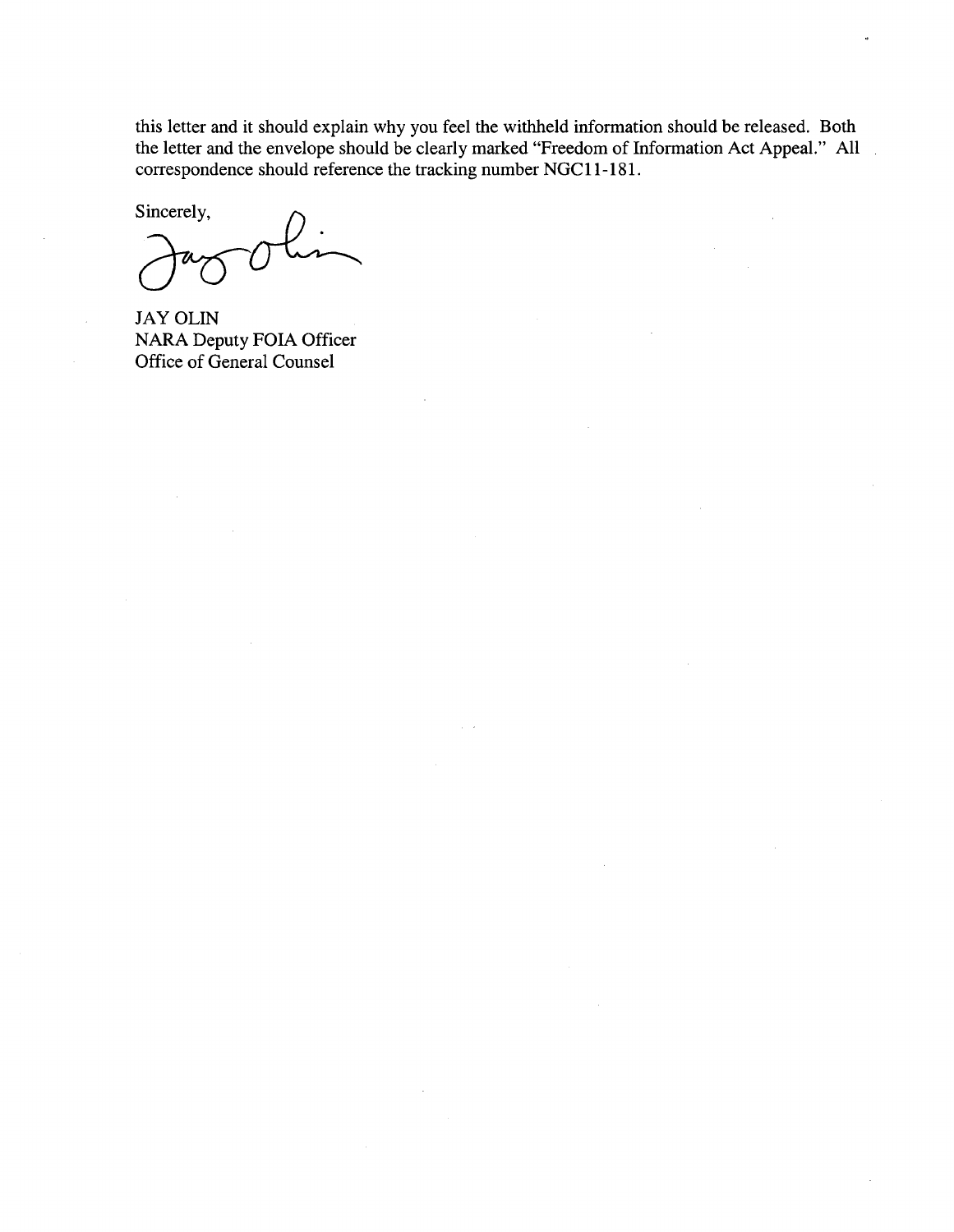## **Alex Daverede - Re: pentagon papers**

| From:        | Regina Greenwell                                                     |
|--------------|----------------------------------------------------------------------|
| To:          | Anderson, Claudia; Daverede, Alex; Fidler, Beth; Naftali, Timothy; P |
| Date:        | 06/03/2011 2:34 PM                                                   |
| Subject:     | Re: pentagon papers                                                  |
| Attachments: |                                                                      |
|              |                                                                      |
|              | FOIA(b)5                                                             |

<sup>~</sup>\_."

,.-'- ",-

....

Everyone: .. ~::-./--

John Wilson and I were doing some background work on editing the press release to add information about the declassified version of the Pentagon Papers that was released by the House Committee on Armed Service in 1971.  $\blacksquare$  in the printed version we have in our Reading Room.  $\blacksquare$ The full text of that page was released in 1971 in what appears to be an officially

declassified copy.

Does this change what we are opening next week?

Regina Greenwell LBJ Library (512) 721-0214

>>> Susan Cooper 6/3/2011 11:01 AM >>>

Attached is a draft release for the pentagon papers. Not sure that everyone is included on this email. If there is someone in your office who needs to see this that is not on the distribution, please pass it on.

I would like to get this out by Wednesday morning at the latest, so I will need to have any/all changes, suggestions, etc by COB on Monday. If I haven't heard from you, I will assume that you approve of the release as it stands.

NPOL folks, pis note that we will need a uri for the release.

susan

Susan Cooper Director,. Public Affairs & Communications National Archives 202-357-5300

Follow us on Twitter: http://twitter.com/archivesnews Facebook: U5NationaiArchives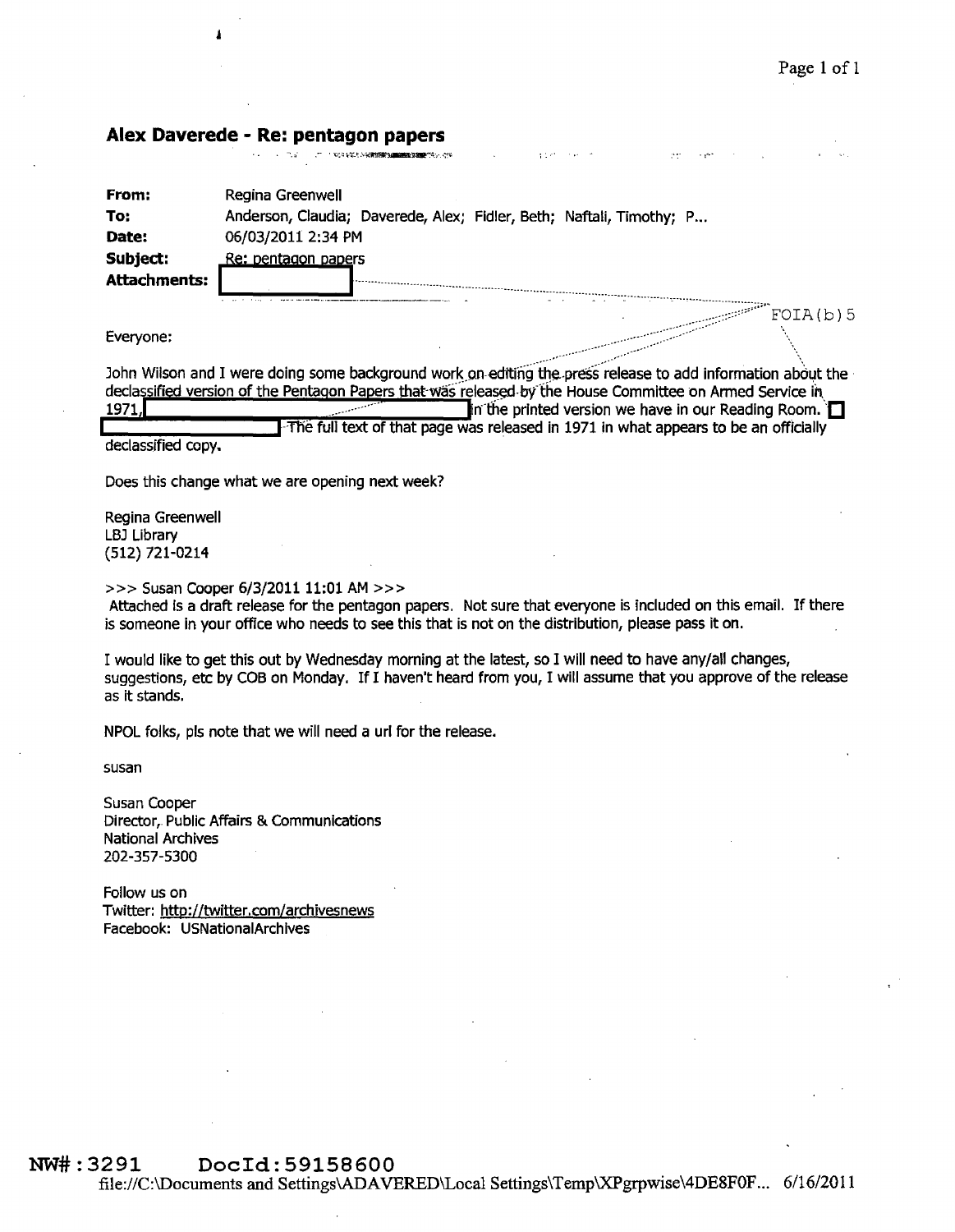# **Alex Daverede - Eleven Words**

**From:** Alex Daverede **To:** Cooper, Susan Date: 06/03/2011 3:13 PM **Subject:** Eleven Words

Susan,

Due to a discovery by the Johnson Library staff on an OSD-declassified version of the Report, we may not need to redact the 11 words. I have notified the agency involved to get the wheels rolling on their approving the release of the words, so we may have a change in the press release. We may have to speak up to this change, but I'm sure it will be for the better.

I'll let you know as soon as I can of any changes.

A. J.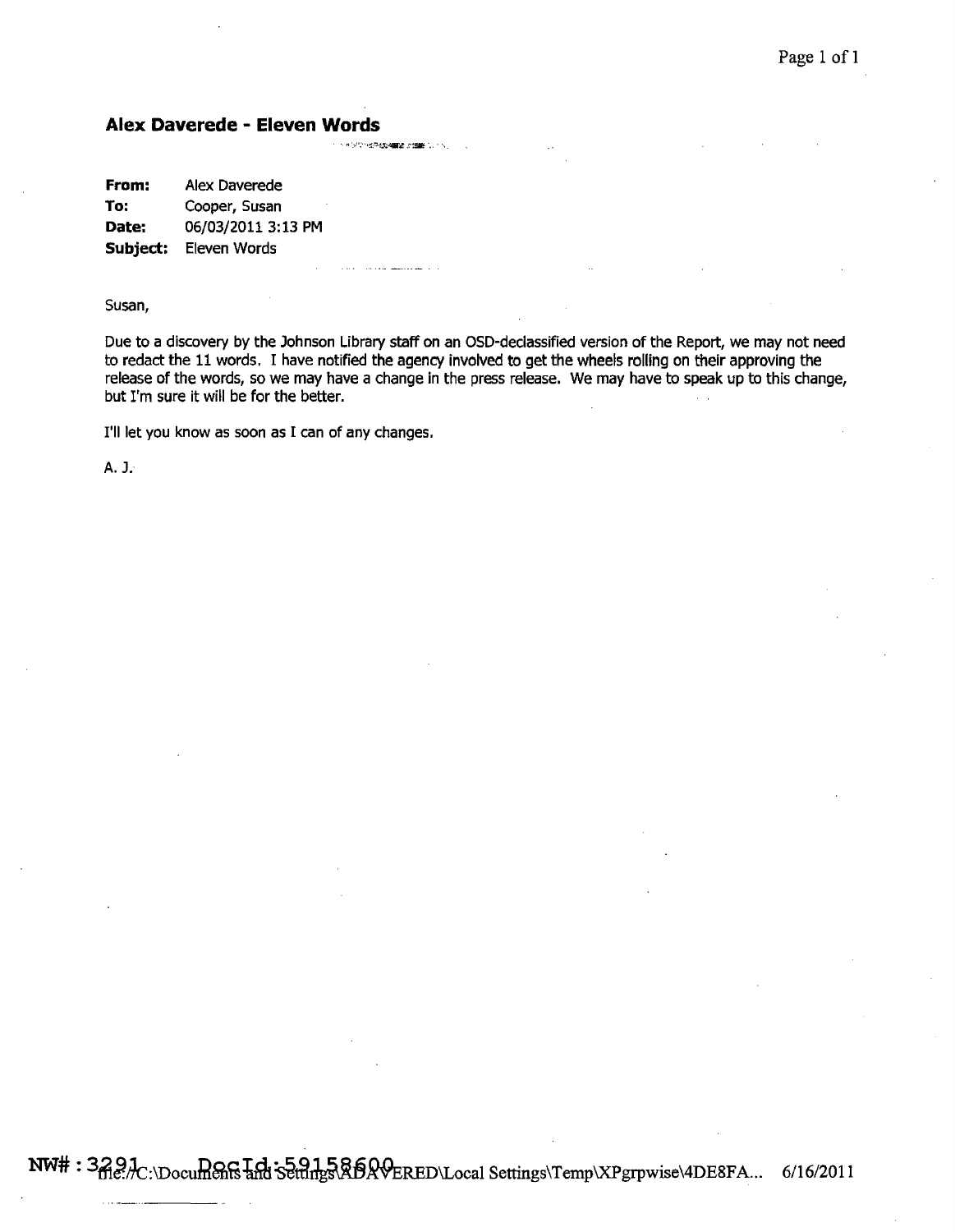| Alex Daverede - Pentagon Papers Page Issue |  |  |  |  |
|--------------------------------------------|--|--|--|--|
|--------------------------------------------|--|--|--|--|

| From:    | Alex Daverede                  |
|----------|--------------------------------|
| To:      |                                |
| Date:    | 06/06/2011 7:44 AM<br>FOIA(b)5 |
| Subject: | Pentagon Papers Page Issue     |
| CC.      | Shenberger, Sheryl             |
|          |                                |

I just wanted to throw a couple of things to you that you can pass to the folks making this decision.

First, in speaking to the LBJ library folks, the researcher who is most aggressive in pursuing the PP, John Prados, will most likely find the "declassified" occurrence of the page pretty quickly. So please advise everyone that If they insist on maintaining the redaction, Prados will likely scope out the "declassified" page very quickly. As you can tell by his NPR appearance, Prados will parade this discovery like a politician on the 4th of July.

Second, here is some background on this version of the PP. DOD performed a declassification review and redaction of the PP in late 1971 and Into 1972 so that the House Armed Services Committee could release the Report in an unclassified form. The Government Printing Office published this unclassified version in 1972 in 12 volumes. The HASC version is out there--you can see copies for sale in the various used book websites.

The reason that all this came to light late is that I did not pay attention to the heavily.redacted version of the PP in the course of this project--I felt that OSD would have done such a thorough redaction of the material in 1971 that an examination of that release would have been a waste of time.

I hope this clarified things a bit as the debate moves on.

A. J.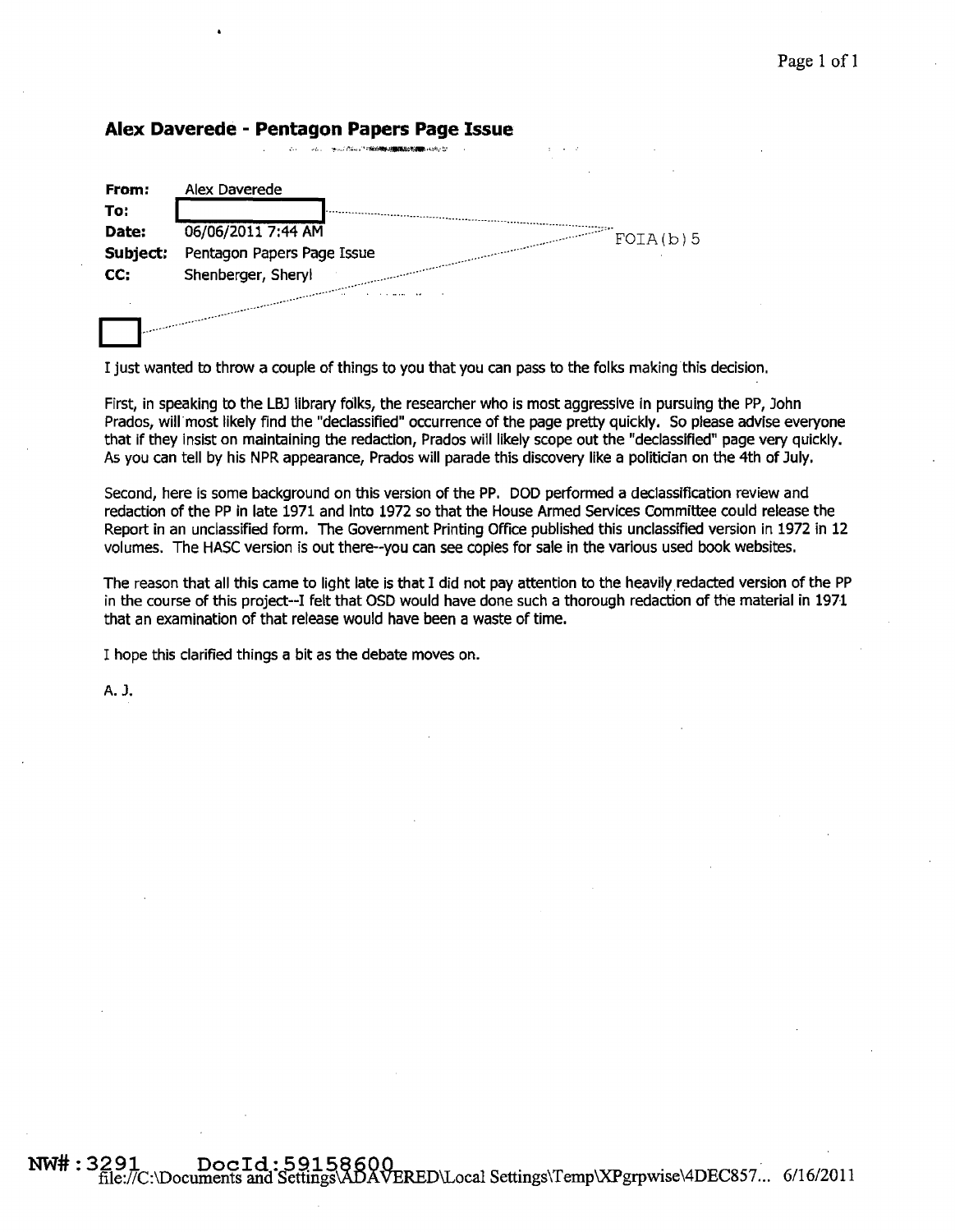## **Alex Daverede - Press Release**

| From:    | Alex Daverede        |
|----------|----------------------|
| To:      | Cooper, Susan        |
| Date:    | 06/06/2011 7:47 AM   |
| Subject: | <b>Press Release</b> |
| CC:      | Shenberger, Sheryl   |

#### Susan,

I just wanted to let you know that we will be working the redaction issue today--we should have a decision some time during the day which may have a big Impact on what we say in the press release.

A. J.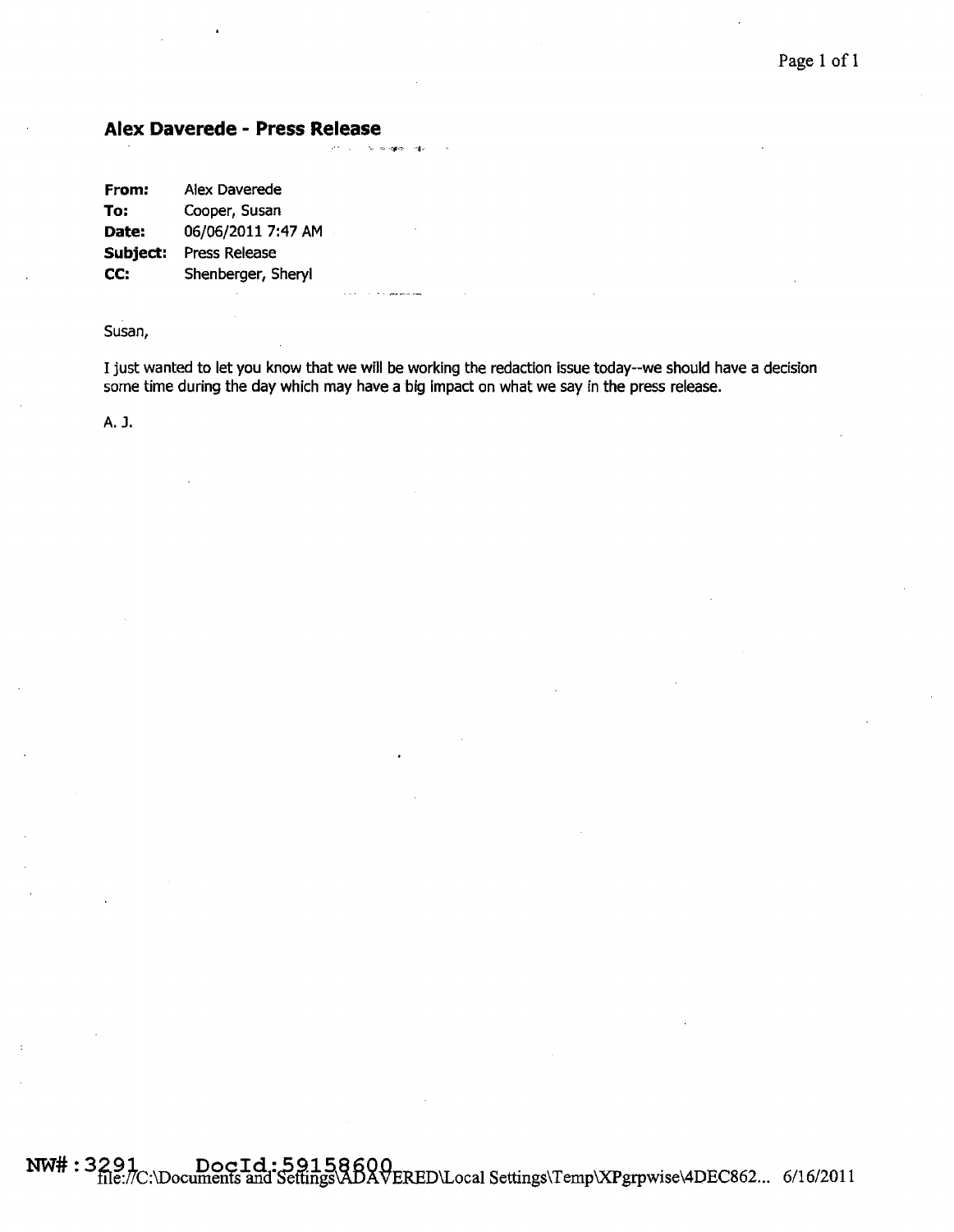From: To: Date: Subject: William Bosanko Shenberger, Sheryl 6/6/2011 8:16 AM Re: Pentagon Papers Page Issue

Figures. I should have made that prediction. With decades of review done with an agency-centric approach, and review done with generic guides... the volume is catching up with us.

------Original Message-----From: Sheryl Shenberger To: Bosanko, William <William.Bosanko@nara.gov>

Sent: 6/612011 8:06:28 AM Subject Fw: Pentagon Papers Page Issue

I am at All this morning. This is just an FYI that I will explain later: late Friday LBJ found a PP version that OSD had done way back and that had released our 11 words.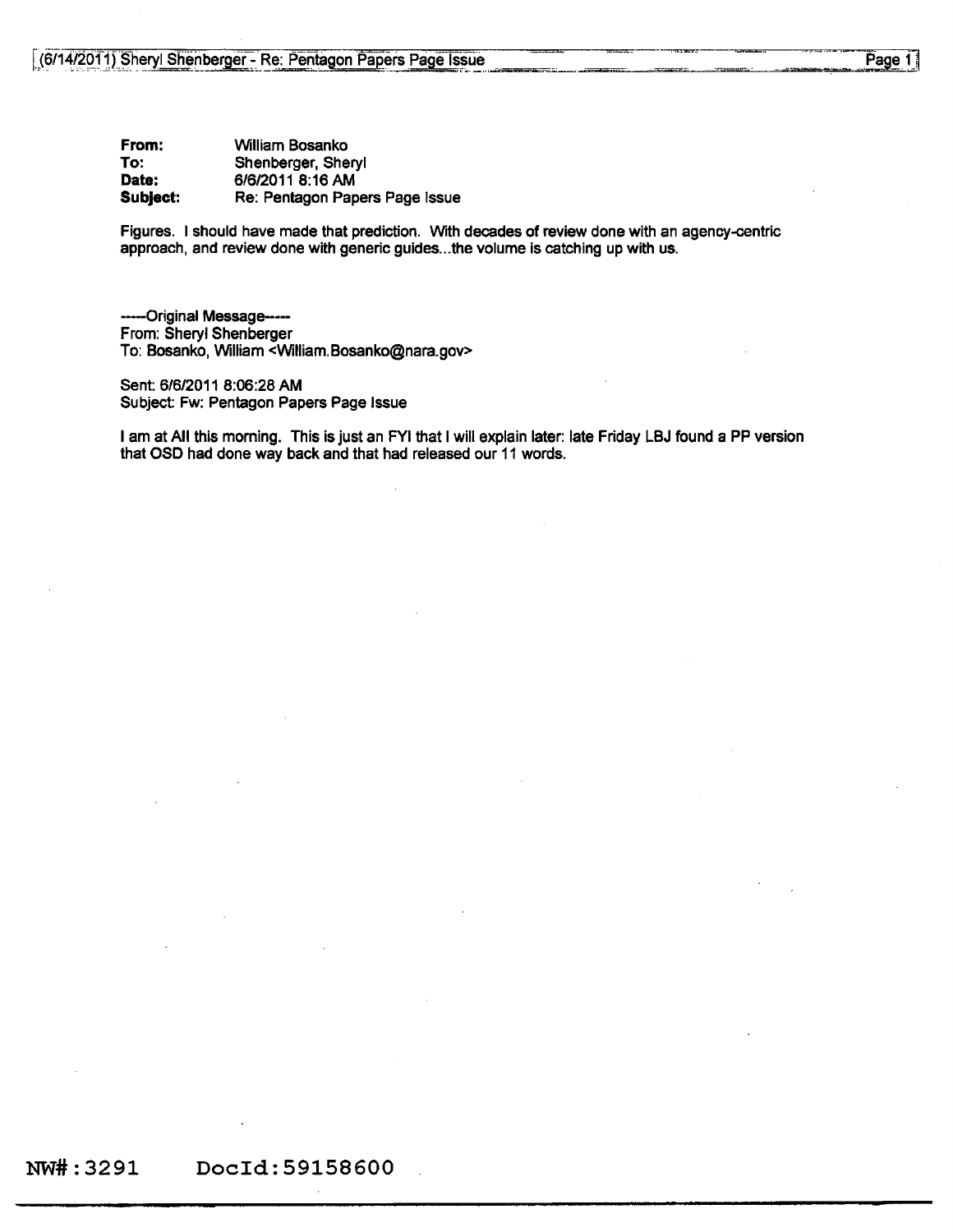| From:    | Sheryl Shenberger              |
|----------|--------------------------------|
| To:      | William Bosanko                |
| Date:    | 6/6/2011 8:23 AM               |
| Subject: | Re: Pentagon Papers Page Issue |

Hmm. That release was frankly unauthorized. BUT I expect they will be. --Original Message--- From: William Bosanko To: Sheryl Shenberger <SheryI.Shenberger@nara.gov>

Sent 6/612011 8:19:28 AM Subject: Re: Pentagon Papers Page Issue

I assume the 11 will be released now? ------Original Message-----From: Sheryl Shenberger To: Bosanko, William <William.Bosanko@nara.gov>

Sent: 6/6/2011 8: 17:45 AM Subject: Re: Pentagon Papers Page Issue

Shoot I meant AI; I cant keep this typing straight. --Original Message-From: Sheryl Shenberger To: William Bosanko <William.Bosanko@nara.gov>

Sent: 6/6/2011 8:06:28 AM Subject: Fw: Pentagon Papers Page Issue

I am at All this morning. This is just an FYI that I will explain later: late Friday LBJ found a PP version that OSO had done way back and that had released our 11 words.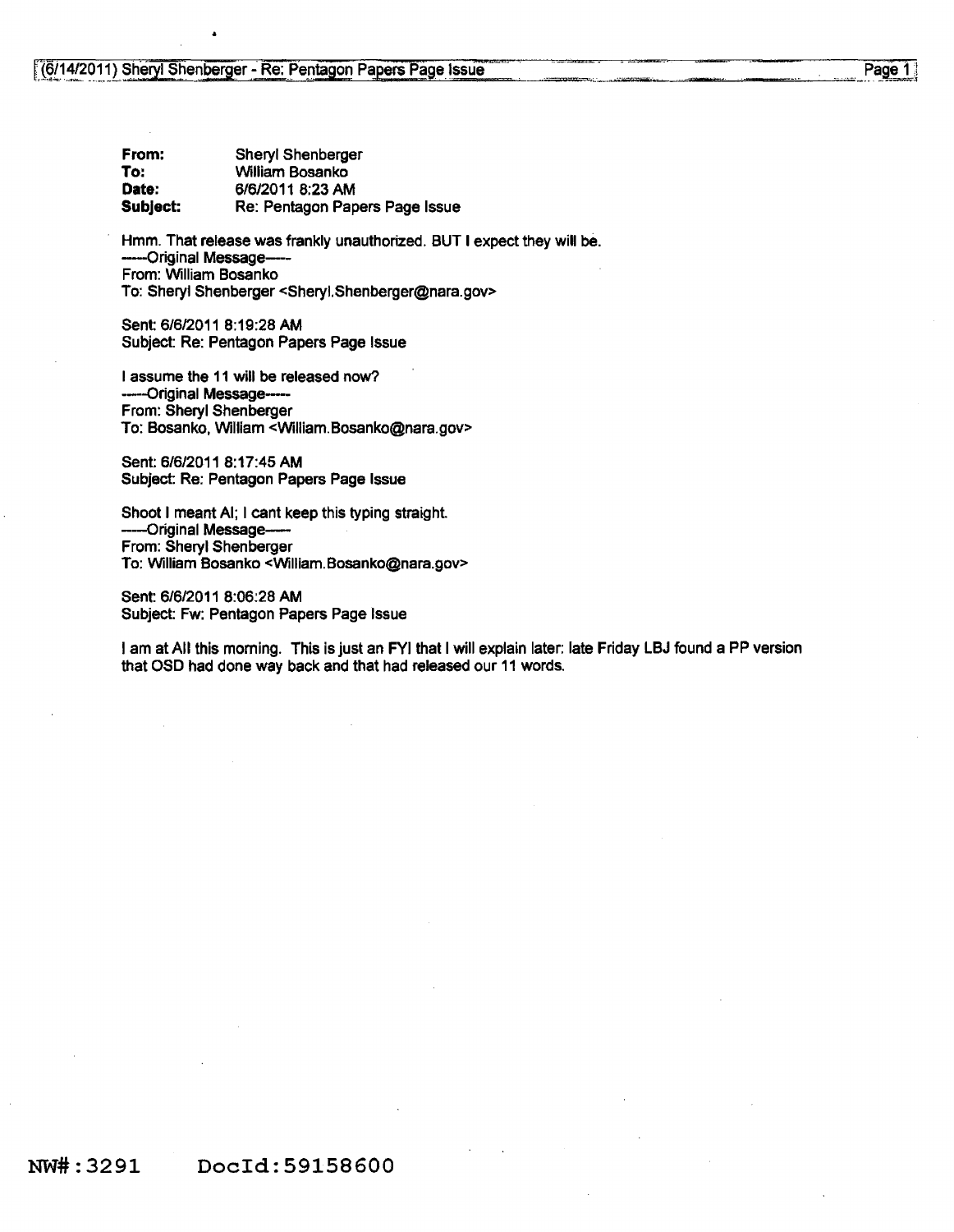**6 June 2011** 

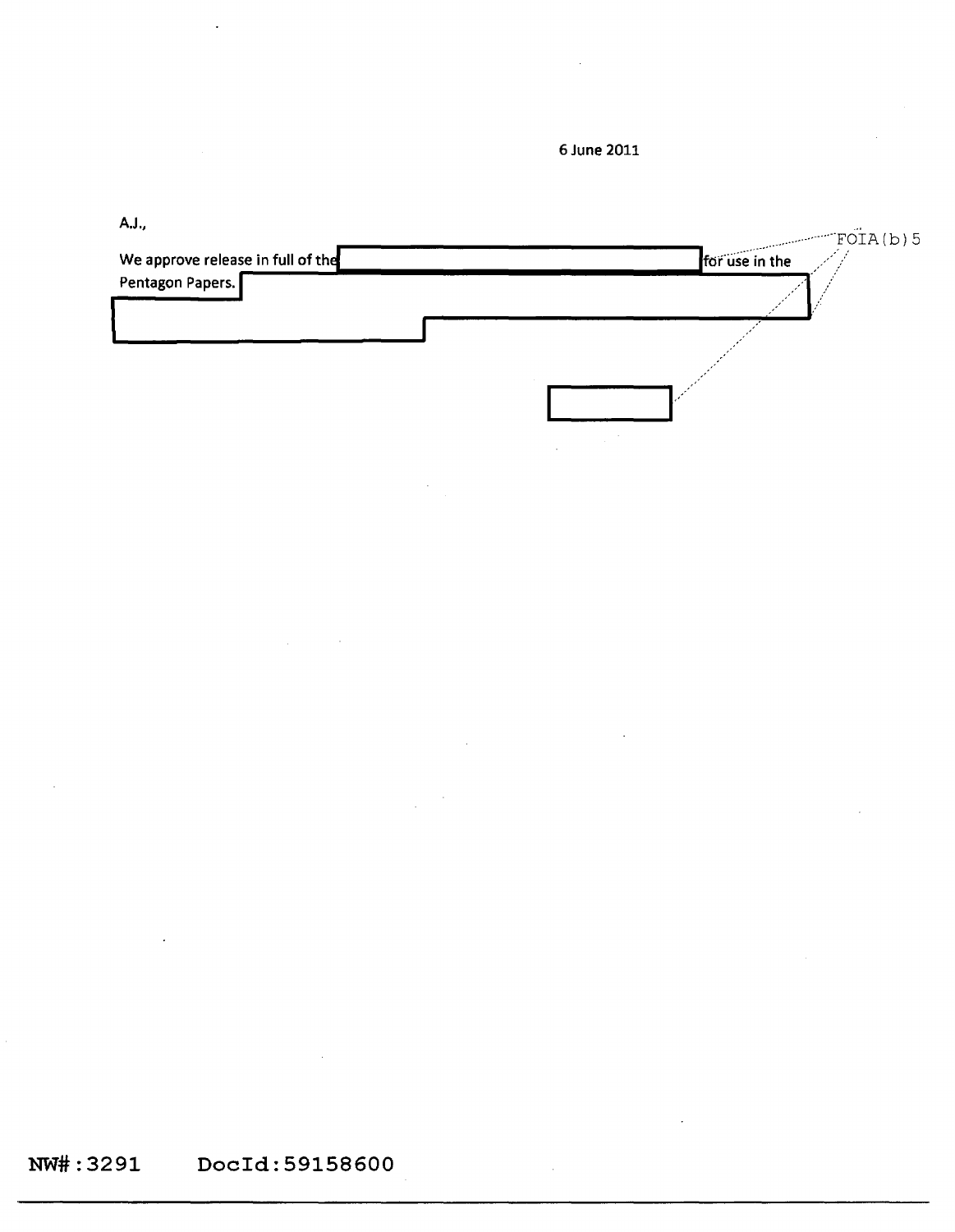### **Alex Daverede - 11 Word Redaction**

• • ••• ;.!Ii": ..... :r.p.:.:

| From: | Alex Daverede                                                        |  |
|-------|----------------------------------------------------------------------|--|
| To:   | Cooper, Susan; Fidler, Beth; Greenwell, Regina; Heddon, Melissa; Hou |  |
| Date: | 06/06/2011 2:17 PM                                                   |  |
|       | Subject: 11 Word Redaction                                           |  |
| CC.   | Shenberger, Sheryl                                                   |  |

Based upon continuing discussions and further review of available information, it has been determined that the redactions provided earlier are no longer appropriate. This means that the Report of the OSD Vietnam Task Force has been declassified in full.

I am working with NPOL and IOO (old NPOL) and NWTS to revamp the digital version of the affected volume.

If you have any questions, please don't hesitate to let me ask.

A. J.

Alex J. Daverede III Chief, Production Division National Declassification Center National Archives and Records Administration (301) 837-1647 alex.daverede@nara.gov